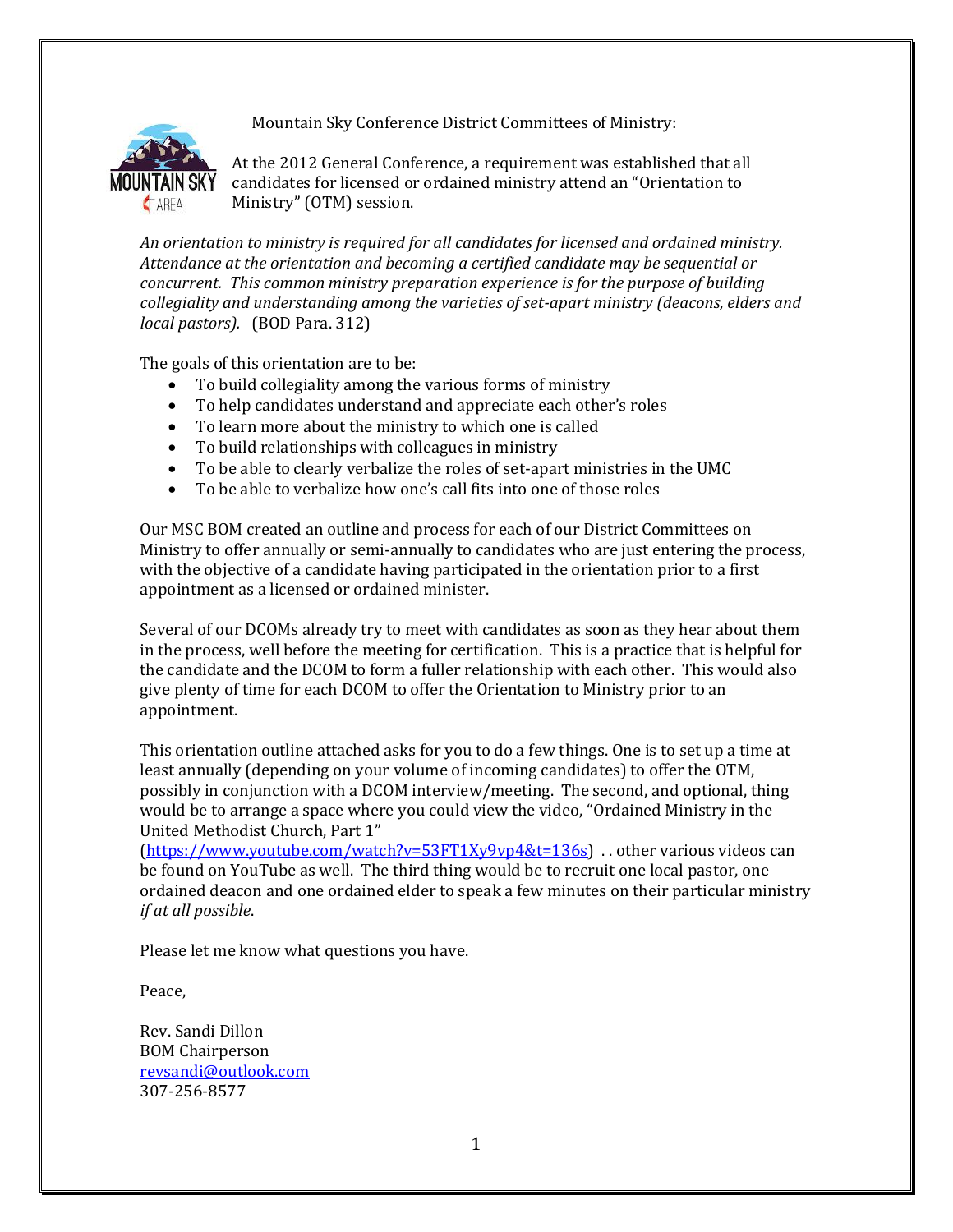## **Orientation to Ministry Outline/Resources Rocky Mountain Conference of the UMC**

At the 2012 General Conference, a requirement was established, that all candidates for licensed or ordained ministry attend an "Orientation to Ministry" (OTM) session.

*An orientation to ministry is required for all candidates for licensed and ordained ministry. Attendance at the orientation and becoming a certified candidate may be sequential or concurrent. This common ministry preparation experience is for the purpose of building collegiality and understanding among the varieties of set-apart ministry (deacons, elders and local pastors).* (BOD Para. 312)

The goals of this orientation are to be:

- To build collegiality among the various forms of ministry
- To help candidates understand and appreciate each other's roles
- To learn more about the ministry to which one is called
- To build relationships with colleagues in ministry
- To be able to clearly verbalize the roles of set-apart ministries in the UMC
- To be able to verbalize how one's call fits into one of those roles

While the requirement and goals were decided at GC2012, the method for the orientation was left to each conference's Board of Ordained Ministry to develop. Our RMC BOM created an outline and process for each of our District Committees on Ministry to offer annually or semi-annually to candidates who are just entering the process, with the objective of a candidate having participated in the orientation prior to a first appointment as a licensed or ordained minister.

Several of our DCOMs already try to meet with candidates as soon as they hear about them in the process, well before the meeting for certification. This is a practice that is helpful for the candidate and the DCOM to form a fuller relationship with each other. This would also give plenty of time for each DCOM to offer the Orientation to Ministry prior to an appointment.

This orientation outline asks for you to do a few things. One is to set up a time at least annually (depending on your volume of incoming candidates) to offer the OTM, possibly in conjunction with a DCOM interview/meeting. The second, and optional, thing would be to arrange a space where you could view the video, "Ordained Ministry in the United Methodist Church, Part 1"

[\(https://www.youtube.com/watch?v=53FT1Xy9vp4&t=136s\)](https://www.youtube.com/watch?v=53FT1Xy9vp4&t=136s) . . other various videos can be found on YouTube as well. The third thing would be to recruit one local pastor, one ordained deacon and one ordained elder to speak a few minutes on their particular ministry *if at all possible*. Otherwise, video links are suggested.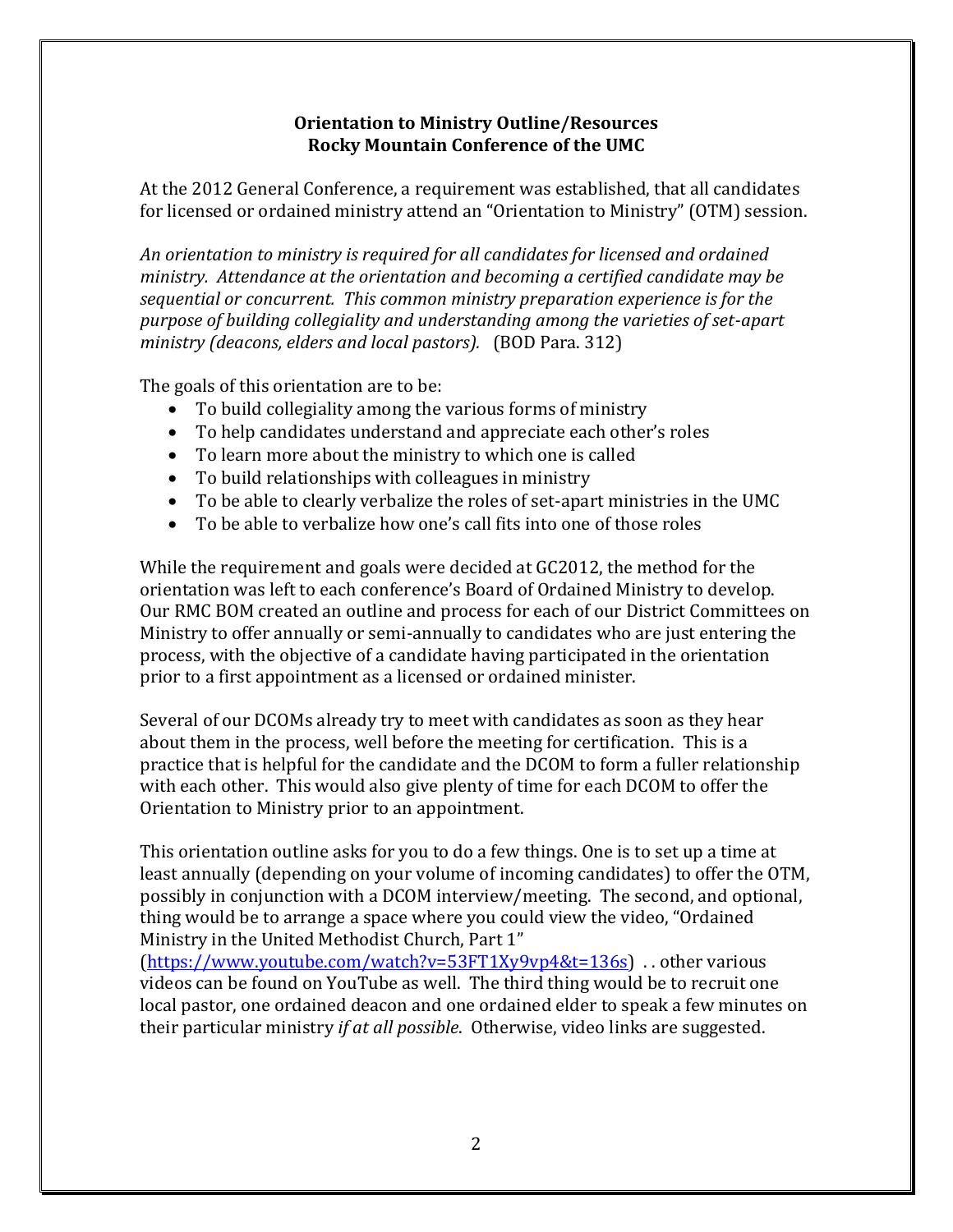#### I. Welcome

- a. Introductions (Name, ministry setting, hopes for ministry)
- b. Goals of this session (as stated in Chapter 6 of the Board of Ordained Ministry Handbook)
	- i. To build collegiality among the various forms of ministry
	- ii. To help candidates understand and appreciate each other's roles
	- iii. To lean more about the ministry to which one is called
	- iv. To build relationships with colleagues in ministry
	- v. To be able to clearly verbalize the roles of set-apart ministry in the UMC
	- vi. To be able to verbalize how one's call fits into one of the roles

### II. Orientation Introduction

- *a. Handout: Candidacy Checklist, found on mtnskyymc.org, under Administration/Forms/Clergy and Candidacy Forms*
- b. You have discerned a call to ministry either to licensed or ordained ministry. Discerning a call to ministry isn't the end of your discernment process—prayerful consideration of your call to ministry should continue every step of the way.
- c. Philosophy behind the process
	- i. The process toward licensed ministry and ordination is just that: a process. As is any worthwhile pursuit, the destination isn't the point, it's the journey.
	- ii. This process is not supposed to be easy, and you might find yourself tested in various ways. This is partly because the process itself is formational; it is also because ministry is not easy, and skills to deal with difficult situations can be formed and honed during this process.
	- iii. The process itself is important because the "process" doesn't end at ordination or after receiving an appointment—this is just the first of many processes. This process is not just a series of hoops to jump through for the sake of making hoops to jump through—it is meant to help you develop skills to deal with the many, continued processes that you will handle after licensing or commissioning/ordination.
	- iv. "If you can do anything else, do it"—this was a helpful and formative statement one of our ordained clergypersons heard during this process. The process is hard, it can be frustrating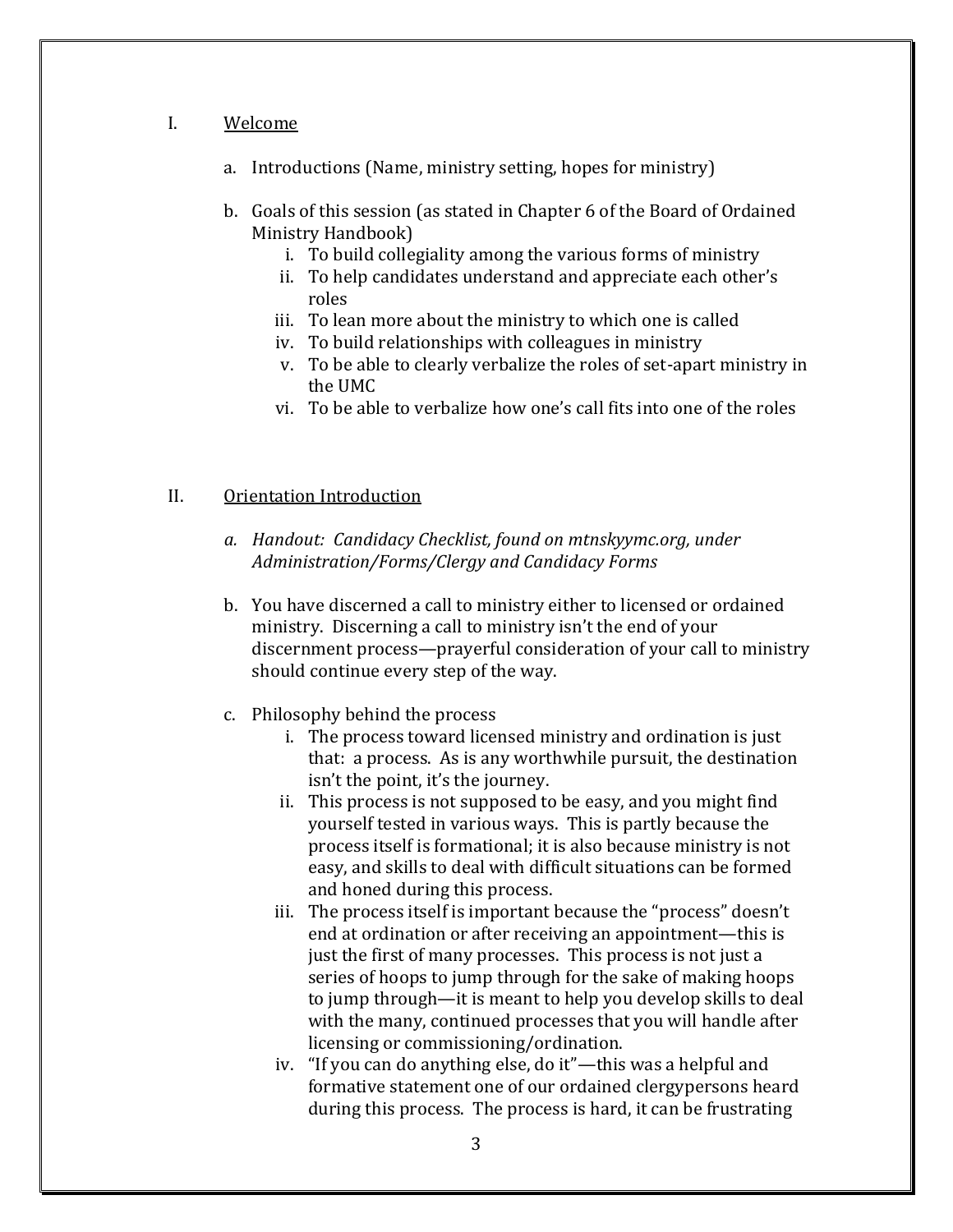and will be difficult for your family in many ways. This is not meant to be discouraging, but to speak to the reality of working with people who are frail, broken and in need of God's grace (this includes every one of us, clergy and lay).

- d. At this point, you will continue to work with the District Committee on Ministry, whose role is to come alongside you to discern spiritual and vocational calling. We have an understanding that while all Christians are called to ministry, not all are called to licensed or ordained ministry in the UMC. We are here to help you navigate this discernment process.
- e. If you are discerning a call for ordained ministry, you will eventually be sent on to the Board of Ordained Ministry, who will further discern your spiritual and vocational call with you on a deeper level. While the BOM takes great care with those who come under its supervision, it is not to be understood that approval and continuance are guaranteed at this level.

# III. **Introduction to Licensed and Ordained Ministry**

a. <https://www.youtube.com/watch?v=53FT1Xy9vp4> (Ordained Ministry in the United Methodist Church, Part 1)

## IV. Ordained Ministry as an Elder

- a. A Short Presentation (10-15mins) from a local Ordained Elder, or use this link if no Elder is available [https://www.youtube.com/watch?v=\\_hhoWYI\\_w34](https://www.youtube.com/watch?v=_hhoWYI_w34) Touch on some of these points:
	- i. An Ordained Elder is usually appointed to a local charge, but sometimes there are extension ministry appointments.
	- ii. Itinerancy—In the Rocky Mountain Conference, itinerancy means that you could be appointed ANYWHERE within the bounds of the conference, including Wyoming and Utah. Also, with the increased relationship with Yellowstone Conference, cross-conference appointments are also a possibility.
	- iii. Ordained elders have "guaranteed appointment", but according to discipline, there are responsibilities for the elder as well as the cabinet (see ¶334, BOD).
- b. Address Questions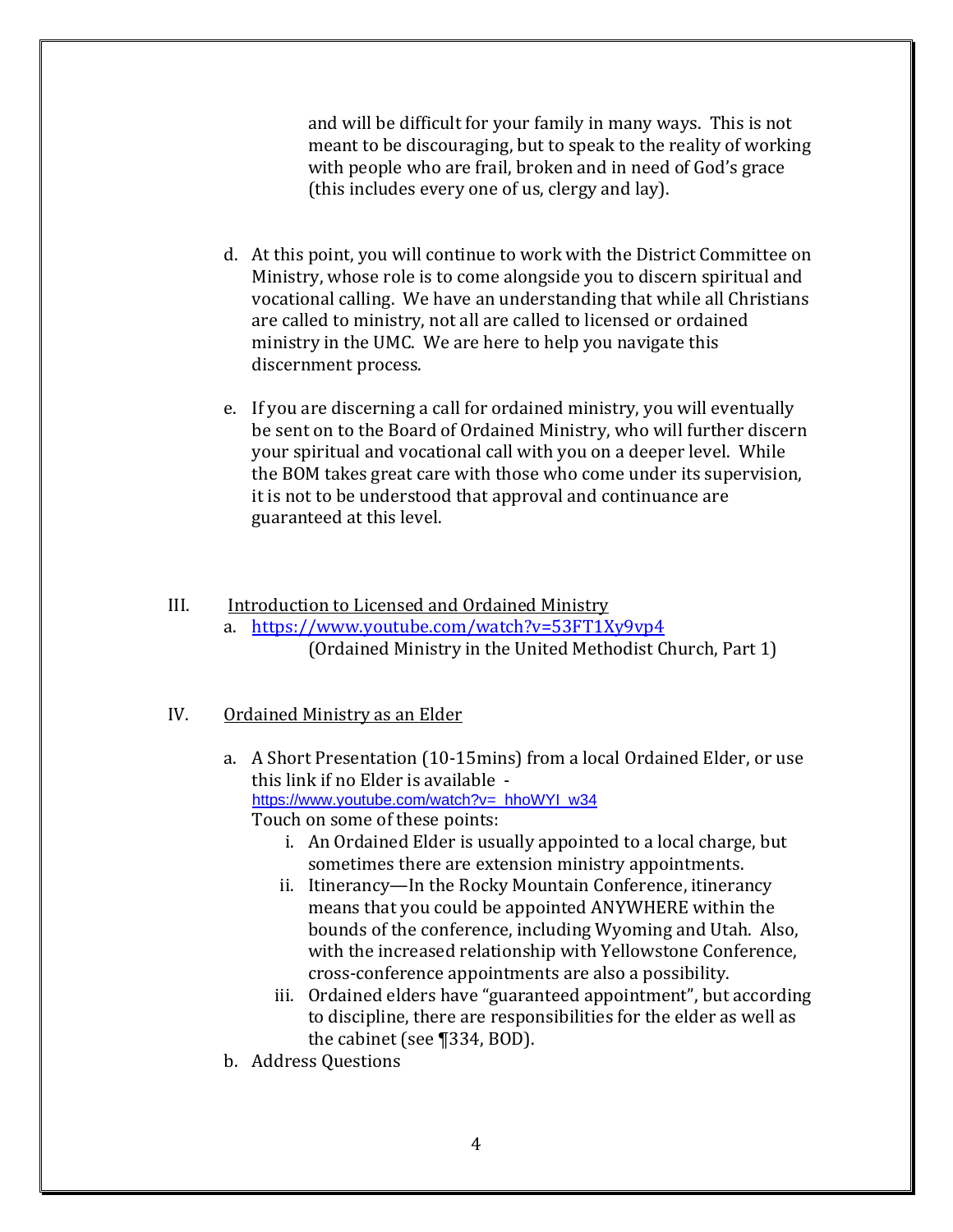- V. Ordained Ministry as a Deacon
	- a. A Short Presentation (10-15mins) from a local Ordained Deacon, or use this link if no Deacon is available <https://www.youtube.com/watch?v=xqWhYbFmE8E>

Touch on some of these points:

- i. An Ordained Deacon has an appointment either in the local church or beyond the local church
- ii. The call and ministry of a Deacon is not inferior to, but just different from, the call and ministry of an Elder.
- iii. A Deacon is ordained but is non-itinerant. A Deacon seeks their own appointment in consultation with Bishop's approval.
- iv. The landscape of ministry for Deacons is changing along with all the ministries of the church. In the Rocky Mountain Conference we have seen many churches have to cut positions traditionally held by Ordained Deacons. This has called upon Deacons to be creative and proactive in their search for suitable appointments (ex: Sacred Stones Ministry).
- b. Address Questions

## VI. Licensed Ministry as a Local Pastor

- a. A Short Presentation (10-15mins) from a local Licensed Local Pastor, or use this link if no LLP is available – <https://www.youtube.com/watch?v=FQrB1MsLmZE> Touch on some of these points:
	- i. A Local Pastor is licensed to pastoral ministry to perform the duties of a pastor (derived from the elder) in a local church setting
	- ii. Local Pastors serve and have authority only within the setting and during the time of the appointment.
	- iii. Supervision of a Local Pastor is by the District Committee on Ministry, who meets with the Local Pastor once a year to recommend continuation of the license for pastoral ministry.
- b. Address Questions

## VII. Next Steps and Follow Up

a. Your next step from here is to confirm with your DCOM representative that you have an appointment scheduled to meet with the DCOM. This is your process and you are expected to know what steps you need to take next. However, the DCOM and mentors are